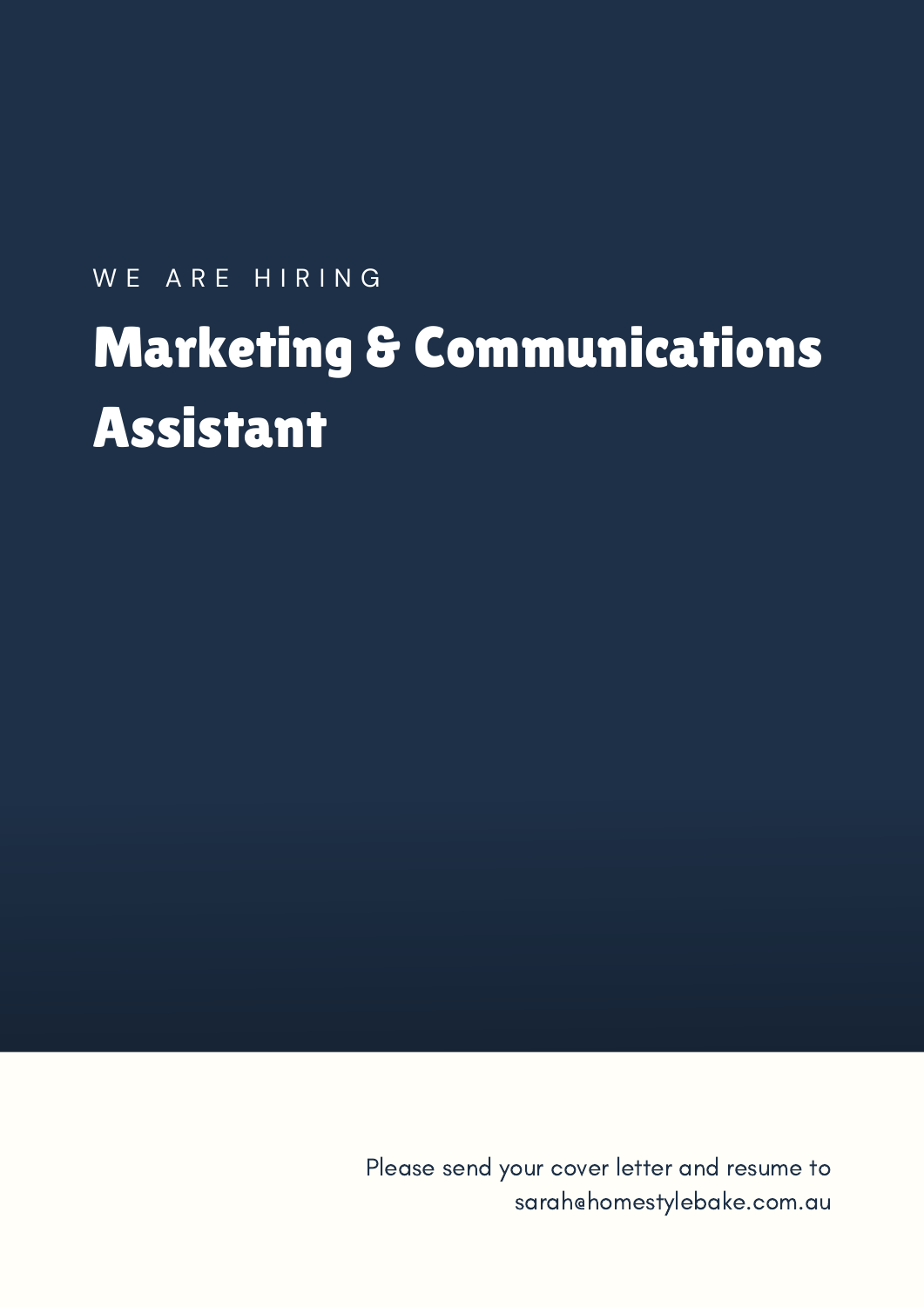# PURPOSE OF THE POSITION:

To support the brand and sales marketing function by means of creating planned marketing and social media content, scheduling marketing efforts and communicating with customers across a range of channels to build and engage customers.

Assist the Fundraising Team in the booking and processing of Fundraising Drives when required and help increase and maintain Fundraising Customer base through a range of communication channels such as telecommunication, email, representation as required and social media.

#### THE IDEAL CANDIDATE:

- Experience within a digital/social marketing role with a strong creative background.
- Comprehensive experience in sales is desirable.
- Dedicated and hard working with a strong work ethic.
- Team player who can also work independently.
- Strong attention to detail; oral and written communication skills are essential.
- Working knowledge of graphic design programs such as Adobe and Canva would be an advantage.
- Possess a passion and skills in photography and short video production would be considered favourably.
- Skilled in data processing and MS Excel.

#### THE ROLE:

- Create, edit, schedule and monitor engaging and strategic content, for use across digital marketing channels, including social media, web, email, Online Shop Portal and print.
- Implement a planned digital content calendar; manage across all social channels and electronic communications.
- Demonstrated ability to work effectively across the creative and analytical aspects of Social Media.
- Assist with marketing campaigns, stimulating sales and customer engagement.
- Be mindful of bakery/food and social media content creation trends, ensuring Homestyle Bakeries is a leader in the digital landscape.
- Brand stimulation and engagement, optimise social media content and manage communication with customers through various communication channels.
- Assist Fundraising department when required in the booking and processing of Fundraising Drives.
- Perform telemarketing duties as a way to build rapport with customers, increase sales and understand customer feedback.
- Provide task updates and reports as required to Team Leaders.
- Communicate effectively and foster successful, professional relationships with management, staff, Vendors and external organisations, to encourage and maintain a positive and cohesive working environment.
- Perform related duties as assigned by the Team Leaders and/or Directors.